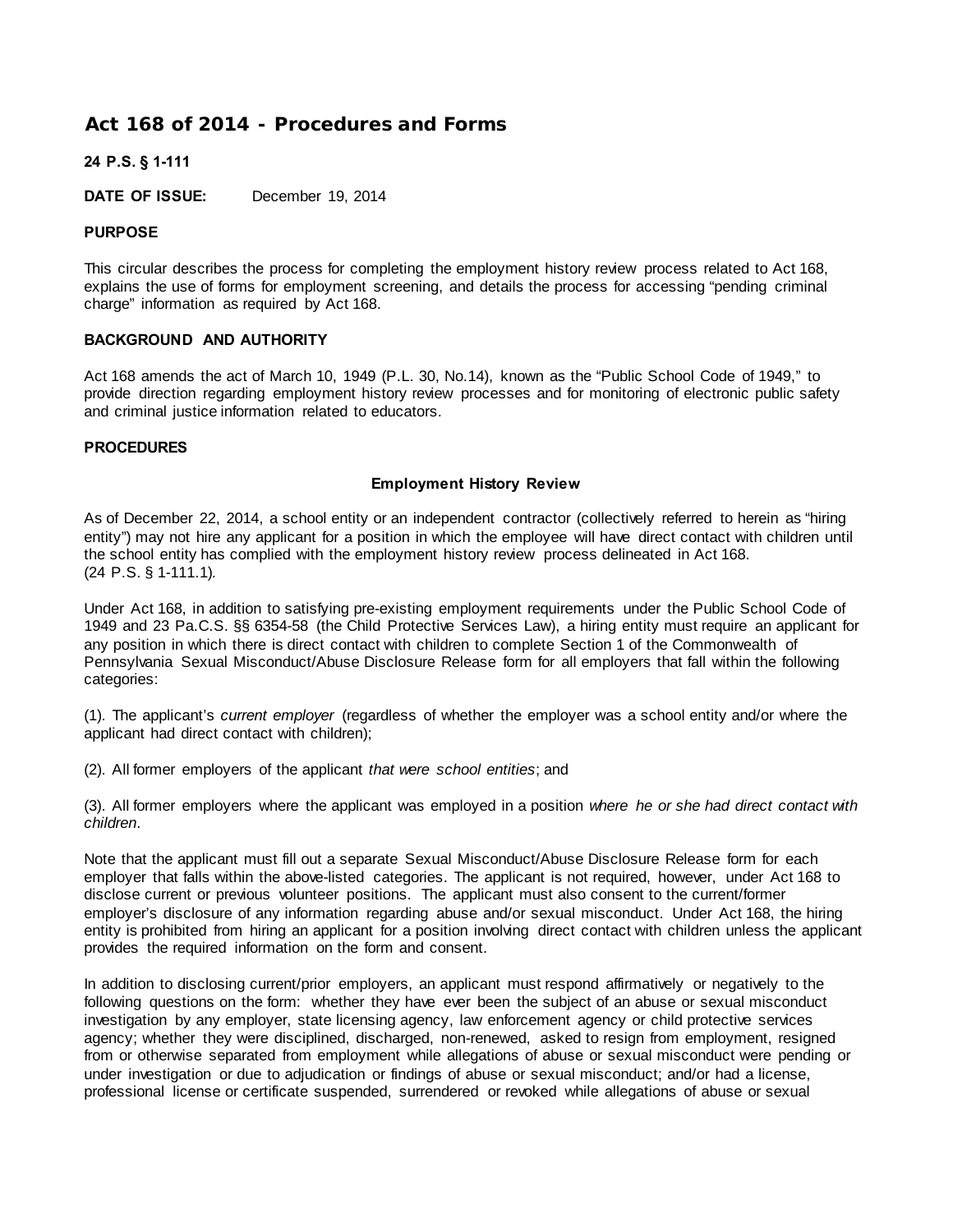misconduct were pending or under investigation or due to an adjudication or findings of abuse or sexual misconduct.

[Sexual Misconduct/Abuse Disclosure Release form](http://www.education.pa.gov/Documents/Codes%20and%20Regulations/Basic%20Education%20Circulars/Purdons%20Statutes/Act%20168%20-%20Attachment%20-%20Commonwealth%20of%20Pennsylvania%27s%20Sexual%20Misconduct-Abuse%20Disclosure%20Release.pdf)

If, upon receipt of the completed Sexual Misconduct/Abuse Disclosure Release form, the applicant is still under consideration for employment, the hiring entity must then inquire of the current and prior employers the following: whether the prospective employee was ever the subject of an abuse or sexual misconduct investigation, was disciplined, asked to resign from employment, resigned from or otherwise separated from employment while allegations of abuse or sexual misconduct were pending or under investigation or due to adjudication or findings of abuse or sexual misconduct; and/or had a license, professional license or certificate revoked while allegations of abuse or sexual misconduct were pending or under investigation or due to an adjudication or findings of abuse or sexual misconduct. This inquiry is made by submitting the applicant-completed Sexual Misconduct/Abuse Disclosure Release form to each current/former employer for completion of Section 2. The current/former employer has twenty (20) days to complete Section 2 and return the completed form to the hiring entity.

If the current and/or any past employer responds in the affirmative to any of the abuse or sexual misconduct disclosure questions and the hiring entity *still* wants to consider hiring the applicant, the hiring entity must submit a second form, entitled the Commonwealth of Pennsylvania Sexual Misconduct/Abuse Disclosure Information Request form, to the current/former employer who responded in the affirmative. The current and/or past employer has sixty (60) days to provide all information related to the disclosure to the hiring entity. [Sexual Misconduct/Abuse Disclosure Information Request form](http://www.education.pa.gov/Documents/Codes%20and%20Regulations/Basic%20Education%20Circulars/Purdons%20Statutes/Act%20168%20-%20Attachment%20-%20Commonwealth%20of%20Pennsylvania%20Sexual%20Misconduct-Abuse%20Disclosure%20Information%20Request.pdf) 

Failure by current or past employers to respond and/or provide the information requested can result in civil penalties and/or violations of the Educator Misconduct Act, 24 P.S. § 2070.1a *et seq.*

Provisional employment of applicants pending responses by current/former employers is permitted for up to 90 days as long as: the applicant has completely filled out the Commonwealth of Pennsylvania Sexual Misconduct/Abuse Disclosure Release form; the hiring entity's administrator has no knowledge of any information that would make the applicant disqualified from employment; and the applicant swears/affirms that he/she is not disqualified from employment. During any period of provisional employment, the employee cannot work alone with children and must work in the immediate vicinity of a permanent employee.

## **Verifying Employment Certification, Disciplinary Status and Pending Criminal Charges (Educators only)**

In addition to verifying the applicant's history regarding abuse and/or sexual misconduct, Act 168 requires that when the applicant holds a public or private school certification or has been assigned a Professional Personnel Identification number ("PPID"), the hiring entity must ensure that the applicant has a valid and active certification appropriate for the position, determine whether the applicant has been the subject of public professional discipline and ascertain whether the educator has pending criminal charges.

Information concerning certification status and public professional discipline can be found in the Teacher Information Management System ("TIMS"). In addition, information concerning pending criminal charges will also now be available through TIMS. Hiring entities that are provisioned users of TIMS can determine whether an educator has pending criminal charges by searching the educator by name or PPID and clicking on "View Complete Profile". Hiring entities that are not provisioned can access the same information by searching the educator by PPID from the public access site:

http://www.teachercertification.pa.gov/Screens/wfSearchEducators.aspx

A "Pending Criminal Charges" indicator means that the educator has been criminally charged with a misdemeanor or felony crime, which includes crimes pending pre-trial diversionary program completion (i.e. an ARD program).

The information reflected in TIMS on pending criminal charges has been received by the Department from the Pennsylvania Justice Network ("JNET"), which provides the Department with limited public information about criminal charges. If it is noted that the applicant has pending criminal charges in TIMS, the hiring entity may